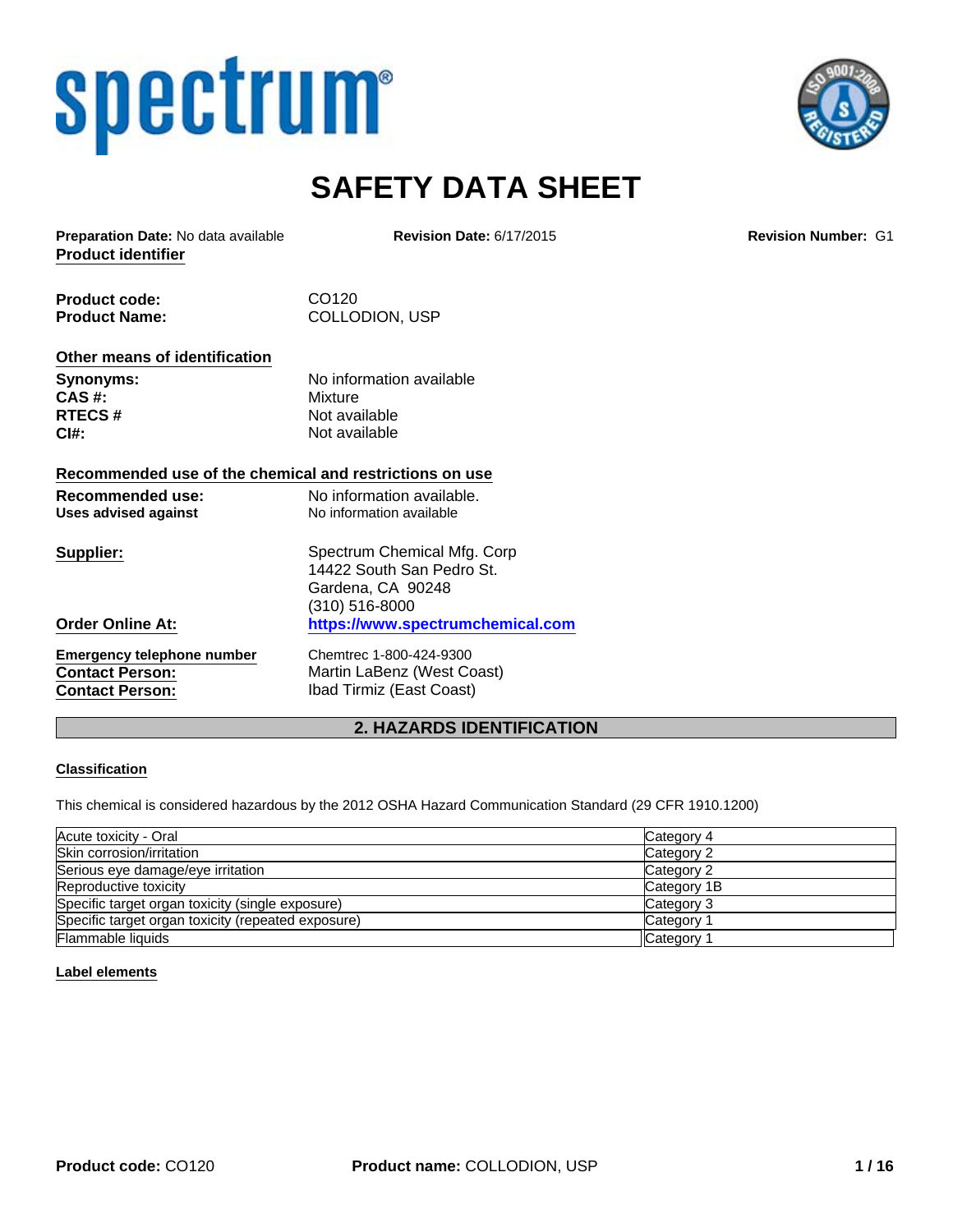#### **Danger**

**Hazard statements** Harmful if swallowed Causes skin irritation Causes serious eye irritation May damage fertility or the unborn child May cause respiratory irritation. May cause drowsiness or dizziness Causes damage to organs through prolonged or repeated exposure Extremely flammable liquid and vapor



#### **Hazards not otherwise classified (HNOC)**

Not Applicable

#### **Other hazards**

Tends to form explosive peroxides when exposed to air, light and evaporated to dryness

#### **Precautionary Statements - Prevention**

Obtain special instructions before use Do not handle until all safety precautions have been read and understood Wash face, hands and any exposed skin thoroughly after handling Do not eat, drink or smoke when using this product Do not breathe dust/fume/gas/mist/vapors/spray Use only outdoors or in a well-ventilated area Keep away from heat/sparks/open flames/hot surfaces. — No smoking Keep container tightly closed Ground/bond container and receiving equipment Use explosion-proof electrical/ventilating/lighting/ .? /equipment Use only non-sparking tools Take precautionary measures against static discharge Keep cool Wear protective gloves/protective clothing/eye protection/face protection

#### **Precautionary Statements - Response**

IF exposed or concerned: Get medical advice/attention Specific treatment (see .? on this label) In case of fire: Use CO2, dry chemical, or foam to extinguish. IF IN EYES: Rinse cautiously with water for several minutes. Remove contact lenses, if present and easy to do. Continue rinsing. If eye irritation persists: Get medical advice/attention. If skin irritation occurs: Get medical advice/attention IF ON SKIN (or hair): Remove/Take off immediately all contaminated clothing. Rinse skin with water/shower Wash contaminated clothing before reuse IF INHALED: Remove victim to fresh air and keep at rest in a position comfortable for breathing. IF SWALLOWED: Call a POISON CENTER or doctor/physician if you feel unwell Rinse mouth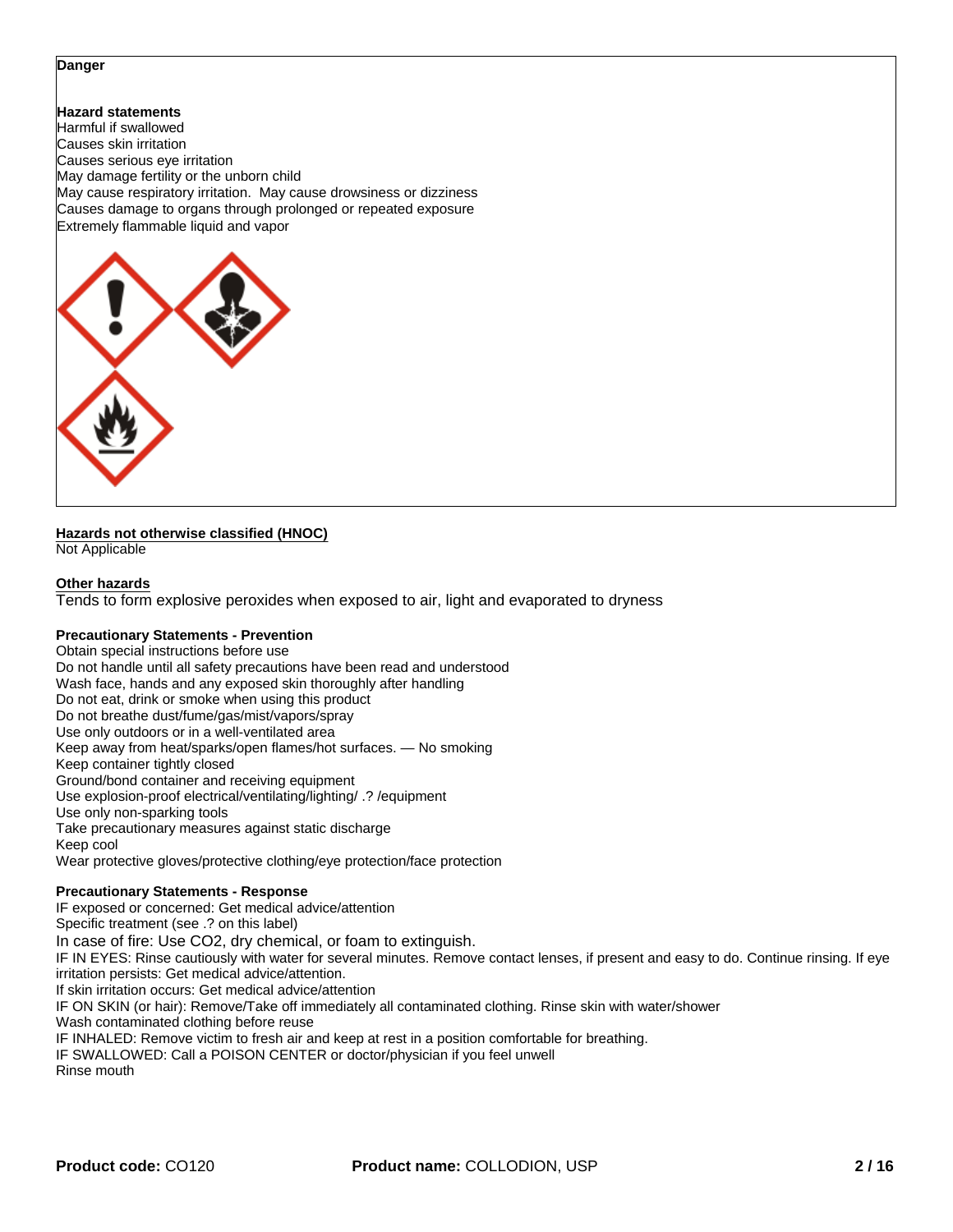#### **Precautionary Statements - Storage**

Store locked up Store in a well-ventilated place. Keep container tightly closed

#### **Precautionary Statements - Disposal**

Dispose of contents/container to an approved waste disposal plant

### **3. COMPOSITION/INFORMATION ON INGREDIENTS**

| <b>Components</b>                  | CAS-No.   | Weight % | <b>Trade Secret</b> |
|------------------------------------|-----------|----------|---------------------|
| Ethyl Ether<br>60-29-7             | 60-29-7   | 68-72    |                     |
| Ethyl Alcohol 200 proof<br>64-17-5 | 64-17-5   | 23-27    |                     |
| <b>Nitrocellulose</b><br>9004-70-0 | 9004-70-0 | э        |                     |

#### **4. FIRST AID MEASURES**

| <b>First aid measures</b>         |                                                                                                                                                                                                                                                                                                                                                          |
|-----------------------------------|----------------------------------------------------------------------------------------------------------------------------------------------------------------------------------------------------------------------------------------------------------------------------------------------------------------------------------------------------------|
| <b>General Advice:</b>            | Poison information centers in each State capital city can provide additional<br>assistance for scheduled poisons (13 1126)                                                                                                                                                                                                                               |
| <b>Skin Contact:</b>              | Wash off immediately with soap and plenty of water removing all contaminated clothes and<br>shoes. Get medical attention. If skin irritation persists, call a physician.                                                                                                                                                                                 |
| <b>Eye Contact:</b>               | Flush eye with water for 15 minutes. Get medical attention.                                                                                                                                                                                                                                                                                              |
| Inhalation:                       | Move to fresh air. If not breathing, give artificial respiration. If breathing is difficult, give oxygen.<br>Get medical attention.                                                                                                                                                                                                                      |
| Ingestion:                        | Do not induce vomiting without medical advice. Never give anything by mouth to an<br>unconscious person. Obtain medical attention.                                                                                                                                                                                                                       |
|                                   | Most important symptoms and effects, both acute and delayed                                                                                                                                                                                                                                                                                              |
| <b>Symptoms</b>                   | Causes serious eye irritation. Causes skin irritation. May cause irritation of respiratory tract.<br>Central nervous system effects. Dizziness. Drowsiness. anesthetic. May damage fertility or the<br>unborn child. May affect the liver. May affect the cardiovascular system. It may cause<br>dermatitis. May cause anorexia. May affect respiration. |
|                                   | Indication of any immediate medical attention and special treatment needed                                                                                                                                                                                                                                                                               |
| <b>Notes to Physician:</b>        | Treat symptomatically                                                                                                                                                                                                                                                                                                                                    |
| <b>Protection of first-aiders</b> |                                                                                                                                                                                                                                                                                                                                                          |
|                                   | First-Aid Providers: Avoid exposure to blood or body fluids. Wear gloves and other necessary protective clothing. Dispose of                                                                                                                                                                                                                             |
|                                   | contaminated clothing and equipment as bio-hazardous waste                                                                                                                                                                                                                                                                                               |
|                                   | <b>5. FIRE-FIGHTING MEASURES</b>                                                                                                                                                                                                                                                                                                                         |
| <b>Extinguishing Media</b>        |                                                                                                                                                                                                                                                                                                                                                          |

**Suitable Extinguishing Media:** Carbon dioxide (CO2). Dry chemical. Alcohol-resistant foam. Water spray.

**Unsuitable Extinguishing Media:** Do not use a solid (straight) water stream as it may scatter and spread fire.

#### **Specific hazards arising from the chemical**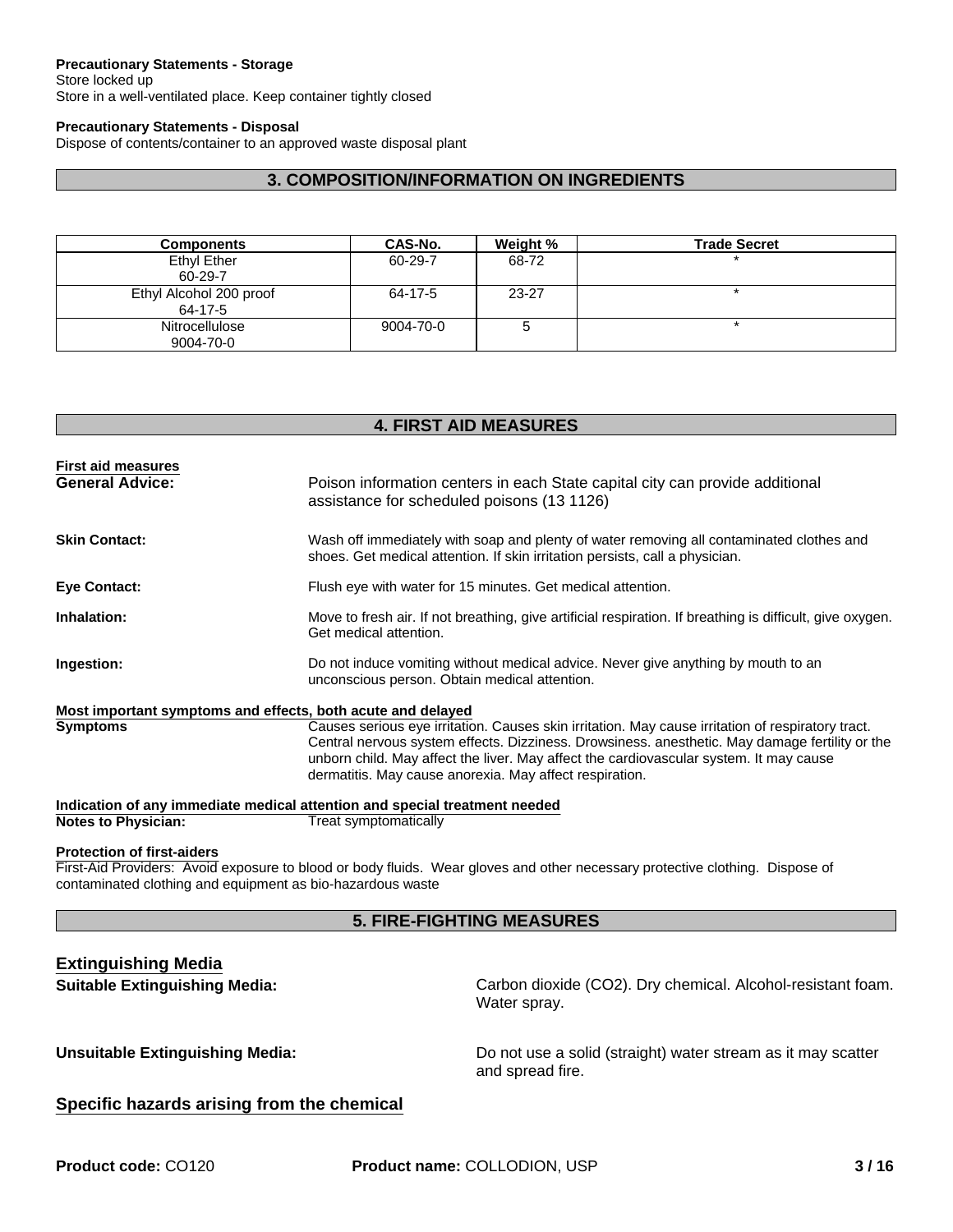| <b>Hazardous Combustion Products:</b>                 | Carbon oxides                                                                                                                                                                                                                                                                                                                                                                                                                                                                                                                                                                                                                                                                                                                                                                                                                                                                                                                                                                                                                                                                                                                                                                                                                                                                                                                                                                                                                                                                             |
|-------------------------------------------------------|-------------------------------------------------------------------------------------------------------------------------------------------------------------------------------------------------------------------------------------------------------------------------------------------------------------------------------------------------------------------------------------------------------------------------------------------------------------------------------------------------------------------------------------------------------------------------------------------------------------------------------------------------------------------------------------------------------------------------------------------------------------------------------------------------------------------------------------------------------------------------------------------------------------------------------------------------------------------------------------------------------------------------------------------------------------------------------------------------------------------------------------------------------------------------------------------------------------------------------------------------------------------------------------------------------------------------------------------------------------------------------------------------------------------------------------------------------------------------------------------|
| <b>Specific hazards:</b>                              | <b>Extremely Flammable</b><br>May be ignited by heat, sparks or flames<br>Container explosion may occur under fire conditions or when<br>heated<br>Vapor may travel considerable distance to source of ignition<br>and flash back<br>Vapors may form explosive mixtures with air<br>Most vapors are heavier than air. They will spread along the<br>ground and collect in low or confined areas (sewers,<br>basements, tanks)<br>Burns with smokey greenish flame.<br>Violent reaction or ignition on contact with halogens (e.g.,<br>bromine, chlorine), interhalogens (e.g., iodine heptafluoride),<br>oxidants (e.g., silver perchlorate, nitrosyl perchlorate, nitryl<br>perchlorate, chromyl chloride, fluorine nitrate, permanganic<br>acid, nitric acid, hydrogen peroxide, peroxodisulfuric acid,<br>iodine (VII) oxide, sodium peroxide, ozone, and liquid air),<br>sulfur and sulfur compounds (e.g., sulfur when dried with<br>peroxidized ether, sulfuryl chloride). (Ethyl ether)<br>Tends to form explosive peroxides under influence of light<br>and air and when evaporated to dryness.<br>Explosive reaction with boron triazide, bromine trifluoride,<br>bromine pentafluoride, perchloric acid, uranyl nitrate + light,<br>wood pulp extracts + heat.<br>Only electrical equipment of explosion proof type (group C<br>classification) is permitted to be operated in ether areas.<br>May explode when brought in contact with anhydrous nitric<br>acid. (Ethyl ether) |
| <b>Special Protective Actions for Firefighters</b>    |                                                                                                                                                                                                                                                                                                                                                                                                                                                                                                                                                                                                                                                                                                                                                                                                                                                                                                                                                                                                                                                                                                                                                                                                                                                                                                                                                                                                                                                                                           |
| <b>Specific Methods:</b>                              | Water mist may be used to cool closed containers. For<br>larger fires, use water spray or fog. Cool containers with<br>flooding quantities of water until well after fire is out. Dike<br>fire-control water for later disposal; do not scatter the<br>material.                                                                                                                                                                                                                                                                                                                                                                                                                                                                                                                                                                                                                                                                                                                                                                                                                                                                                                                                                                                                                                                                                                                                                                                                                          |
| <b>Special Protective Equipment for Firefighters:</b> | As in any fire, wear self-contained breathing apparatus<br>pressure-demand, MSHA/NIOSH (approved or equivalent)                                                                                                                                                                                                                                                                                                                                                                                                                                                                                                                                                                                                                                                                                                                                                                                                                                                                                                                                                                                                                                                                                                                                                                                                                                                                                                                                                                           |

and full protective gear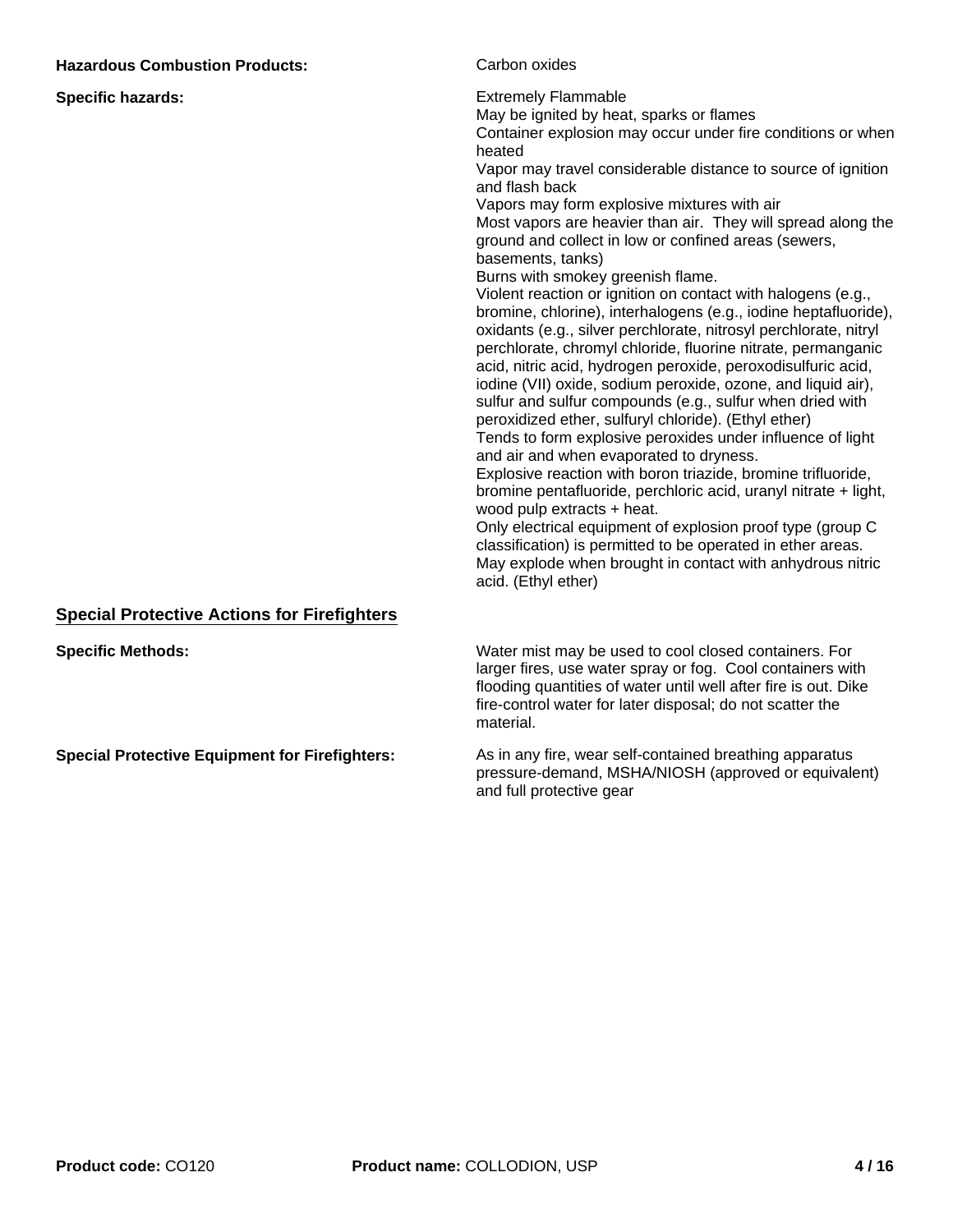### **6. ACCIDENTAL RELEASE MEASURES**

#### **Personal precautions, protective equipment and emergency procedures**

| <b>Personal Precautions:</b>                         | Keep people away from and upwind of spill/leak. Ensure adequate ventilation. Avoid contact<br>with skin, eyes and clothing. Use personal protective equipment. Remove all sources of<br>ignition. Pay attention to flashback. Take precautionary measures against static discharges. All<br>equipment used when handling the product must be grounded. Use spark-proof tools and<br>explosion-proof equipment. In case of large spill, water spray or vapor suppressing foam may<br>be used to reduce vapors, but may not prevent ignition in closed spaces. |
|------------------------------------------------------|--------------------------------------------------------------------------------------------------------------------------------------------------------------------------------------------------------------------------------------------------------------------------------------------------------------------------------------------------------------------------------------------------------------------------------------------------------------------------------------------------------------------------------------------------------------|
| <b>Environmental precautions</b>                     | Prevent further leakage or spillage if safe to do so. Prevent product from entering<br>drains. Prevent entry into waterways, sewers, basements or confined areas.                                                                                                                                                                                                                                                                                                                                                                                            |
| Methods and material for containment and cleaning up |                                                                                                                                                                                                                                                                                                                                                                                                                                                                                                                                                              |
| <b>Methods for containment</b>                       | Stop leak if you can do it without risk. Absorb spill with inert material (e.g. vermiculite,<br>dry sand or earth). In case of large spill, dike if needed. Dike far ahead of liquid spill<br>for later disposal.                                                                                                                                                                                                                                                                                                                                            |
| Methods for cleaning up                              | Use appropriate tools to put the spilled material in a suitable chemical waste disposal<br>container. Use only non-sparking tools. Clean contaminated surface thoroughly.                                                                                                                                                                                                                                                                                                                                                                                    |

#### **7. HANDLING AND STORAGE**

#### **Precautions for safe handling**

#### **Technical Measures/Precautions:**

Provide sufficient air exchange and/or exhaust in work rooms. Remove all sources of ignition. To avoid ignition of vapors by static electricity discharge, all metal parts of the equipment must be grounded. Keep away from incompatible materials.

#### **Safe Handling Advice:**

Wear personal protective equipment. Use only in well-ventilated areas. Avoid contact with skin, eyes and clothing. Keep away from heat and sources of ignition. Do not breathe vapors or spray mist. Do not ingest. When using do not smoke. Handle in accordance with good industrial hygiene and safety practice.

#### **Conditions for safe storage, including any incompatibilities**

#### **Technical Measures/Storage Conditions:**

Keep container tightly closed in a dry and well-ventilated place. Store at room temperature in the original container. Store away from incompatible materials. Store in a segrated and approved area.

#### **Incompatible Materials:**

Acids. Alkalis. Bases. Oxidizing agents.

#### **8. EXPOSURE CONTROLS/PERSONAL PROTECTION**

#### **Control parameters**

#### **National occupational exposure limits**

| <b>Components</b>       | <b>OSHA</b>               | NIOSH                     | <b>ACGIH</b>    | AIHA WHEEL |
|-------------------------|---------------------------|---------------------------|-----------------|------------|
| Ethyl Ether             | 400 ppm TWA               | None                      | 500 ppm STEL    | None       |
| 60-29-7                 | $1200 \text{ ma/m}^3$ TWA |                           | 400 ppm TWA     |            |
| Ethyl Alcohol 200 proof | 1000 ppm TWA              | 1000 ppm TWA              | $1000$ ppm STEL | None       |
| 64-17-5                 | $1900 \text{ ma/m}^3$ TWA | $1900 \text{ mg/m}^3$ TWA |                 |            |
| Nitrocellulose          | None                      | None                      | None            | None       |
| 9004-70-0               |                           |                           |                 |            |

#### **Canada**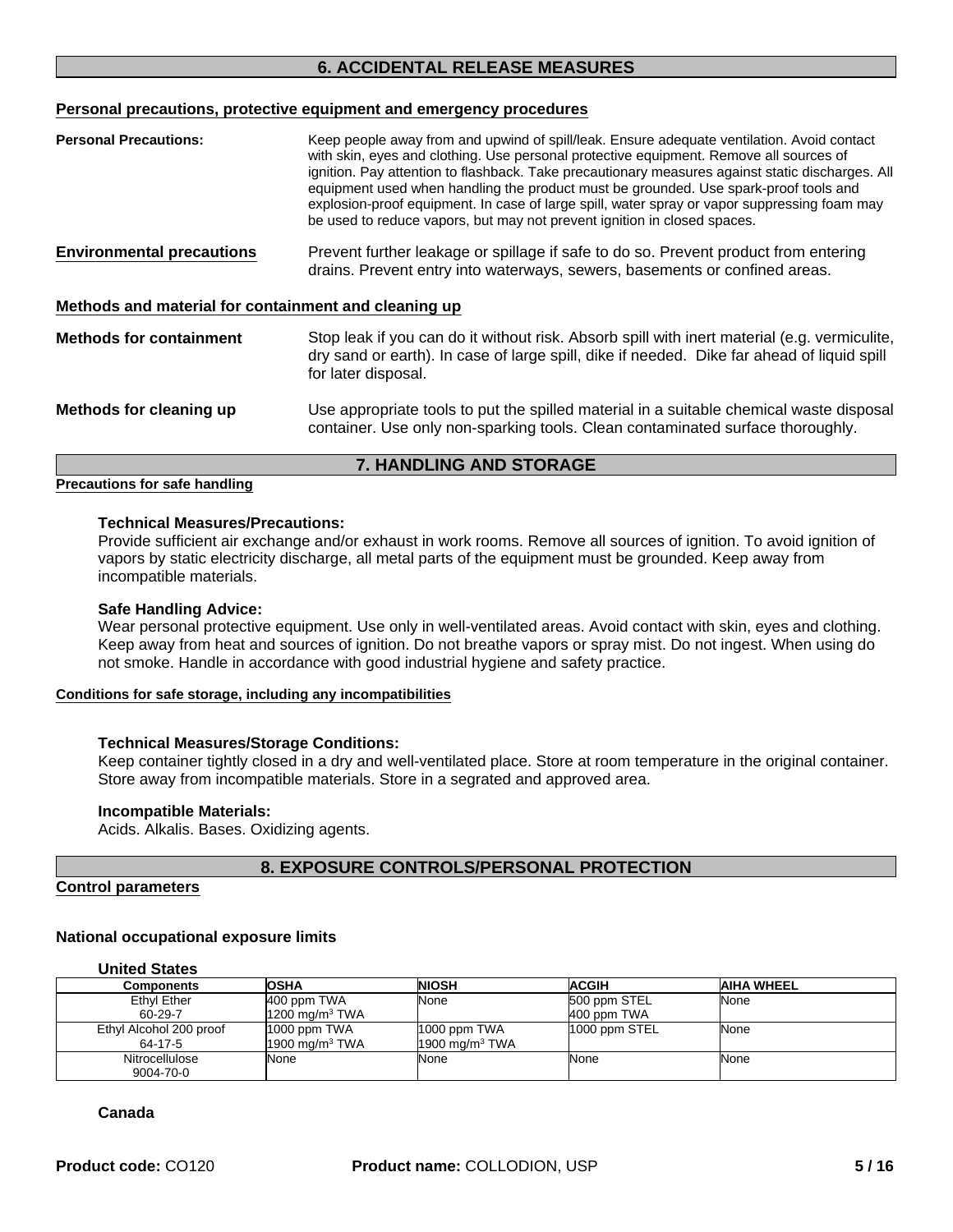| Components              | <b>Alberta</b>     | <b>British Columbia</b> | Ontario       | Quebec                       |
|-------------------------|--------------------|-------------------------|---------------|------------------------------|
| Ethyl Ether             | 400 ppm TWA        | 400 ppm TWA             | 400 ppm TWA   | 400 ppm TWAEV                |
| 60-29-7                 | 1210 mg/m $3$ TWA  | 500 ppm STEL            | 500 ppm STEL  | 1210 mg/m $3$ TWAEV          |
|                         | 500 ppm STEL       |                         |               | 500 ppm STEV                 |
|                         | 1520 mg/m $3$ STEL |                         |               | 1520 mg/m $3$ STEV           |
| Ethyl Alcohol 200 proof | 1000 ppm TWA       | 1000 ppm STEL           | 1000 ppm STEL | 1000 ppm TWAEV               |
| 64-17-5                 | 1880 mg/m $3$ TWA  |                         |               | 1880 mg/m <sup>3</sup> TWAEV |
| Nitrocellulose          | None               | None                    | None          | None                         |
| 9004-70-0               |                    |                         |               |                              |

#### **Australia and Mexico**

| <b>Components</b>       | <b>Australia</b>   | Mexico             |
|-------------------------|--------------------|--------------------|
| Ethyl Ether             | 1520 mg/m $3$ STEL | 400 ppm TWA        |
| 60-29-7                 | 500 ppm STEL       | 1200 mg/m $3$ TWA  |
|                         | 400 ppm TWA        | 500 ppm STEL       |
|                         | 1210 mg/m $3$ TWA  | 1500 mg/m $3$ STEL |
| Ethyl Alcohol 200 proof | 1000 ppm TWA       | 1000 ppm TWA       |
| 64-17-5                 | 1880 mg/m $3$ TWA  | 1900 mg/m $3$ TWA  |
| Nitrocellulose          | None               | None               |
| 9004-70-0               |                    |                    |

#### **Appropriate engineering controls**

**Engineering measures to reduce exposure:** Ensure adequate ventilation. Provide exhaust ventilation or other engineering controls to keep the airborne concentrations of vapors and mist below their respective threshold limit value.

#### **Individual protection measures, such as personal protective equipment**

#### **Personal Protective Equipment**

| Eye protection:                | Goggles.                                                                                                                                                    |
|--------------------------------|-------------------------------------------------------------------------------------------------------------------------------------------------------------|
| Skin and body protection:      | Chemical resistant apron. Gloves. Long sleeved clothing.                                                                                                    |
| <b>Respiratory protection:</b> | Vapor respirator. Be sure to use an approved/certified respirator or equivalent.                                                                            |
| Hygiene measures:              | Avoid contact with skin, eyes and clothing. Wash hands before breaks and<br>immediately after handling the product. When using, do not eat, drink or smoke. |

### **9. PHYSICAL AND CHEMICAL PROPERTIES**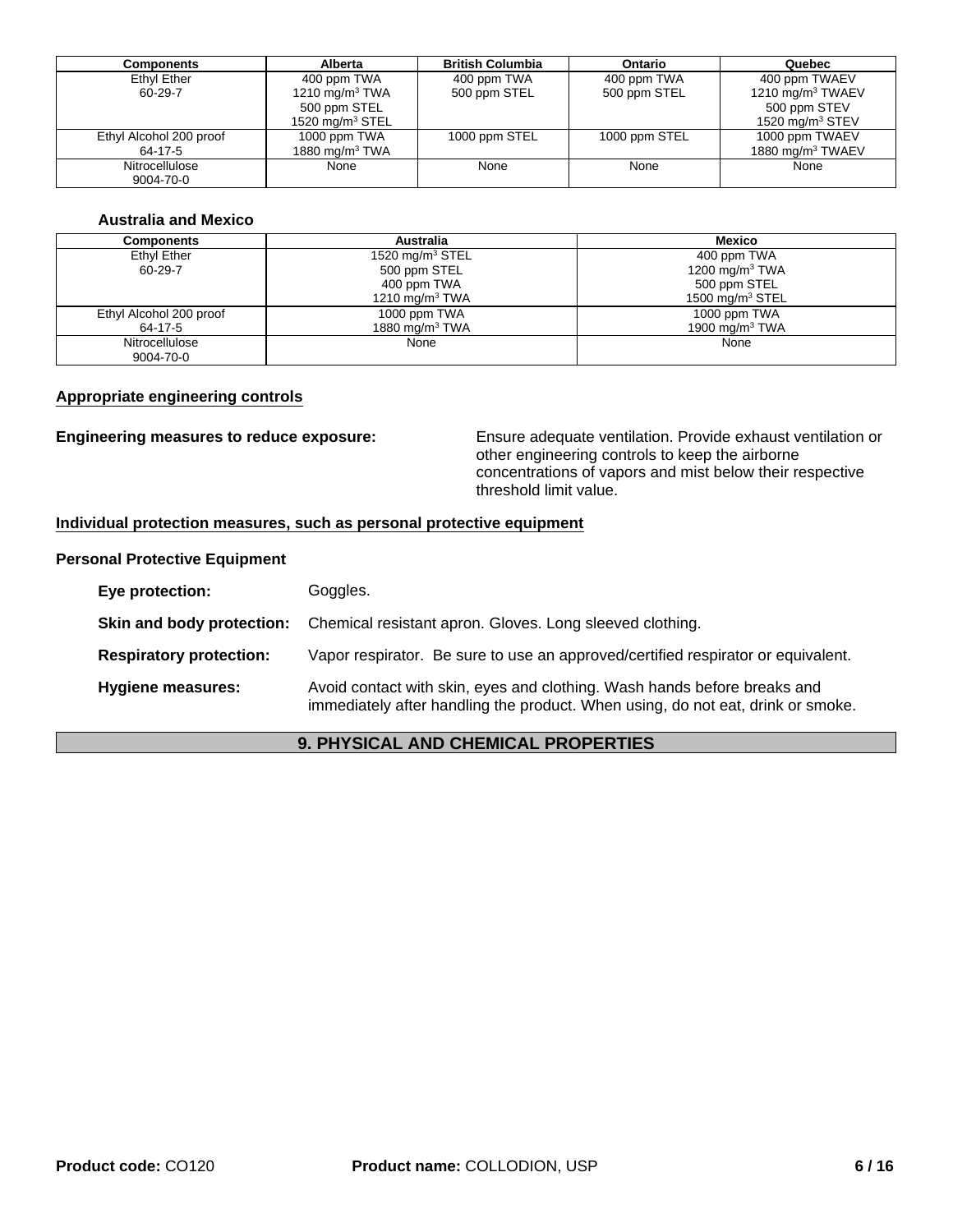#### **9. PHYSICAL AND CHEMICAL PROPERTIES**

**Physical state:** Liquid

**Odor:** Ethereal.

**Formula:** No information available

**Flashpoint (°C/°F):** -45°C/-49°F

**Upper Explosion Limit (%):** 36

**Melting point/range(°C/°F):** No information available

**Bulk density:** No information available

**Density (g/cm3):** No information available

**VOC content (g/L):** No information available

**Viscosity:** No information available **Appearance:** Viscous.

**Taste** No information available

**Flammability:** No information available

**Flash Point Tested according to:** Closed cup

**Autoignition Temperature (°C/°F):** The lowest known value is 180°C/356°F (Ethyl ether)

**Boiling point/range(°C/°F):** 36.111°C/97°F

**Specific gravity:** 0.765-0.775

**Evaporation rate:** No information available

**Odor threshold (ppm):** The highest known value is 100 ppm (Ethyl alcohol 200 Proof) Weighted average: 22.87 ppm **Miscibility:** No information available

**10. STABILITY AND REACTIVITY**

**Color:** Clear. Colorless to pale yellow.

**Molecular/Formula weight:** No information available

**Flash point (°C):** No data available

**Lower Explosion Limit (%):** 1.9

**pH: Neutral** 

> **Decomposition temperature(°C/°F):** No information available

**Vapor pressure @ 20°C (kPa):** The highest known value is 58.6 kPa (@ 20°C) (Ethyl ether). Weighted average: 44.5 kPa (@ 20°C)

**Vapor density:** >1

**Partition coefficient (n-octanol/water):** No information available

**Solubility:** Very slightly soluble in cold water

#### **Reactivity**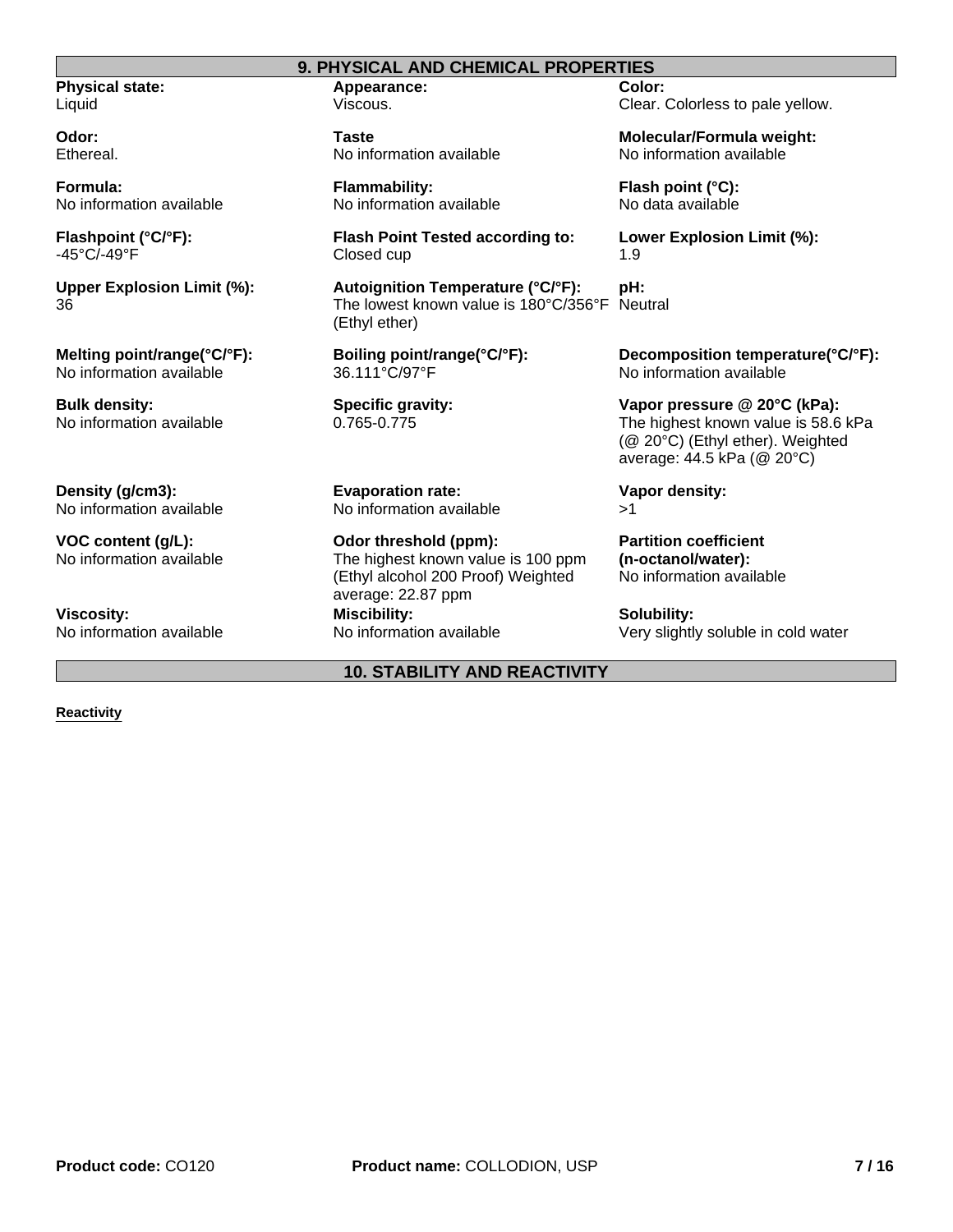#### **10. STABILITY AND REACTIVITY**

#### Ethyl Ether:

Air and light sensitive. Also incompatiable with bromoazide, chlorine, chlorine trifluoride, chromic anhydride, chromyl chloride, lithium aluminum hydride, nitrosyl perchlorate, nitryl perchlorate, ozone, perchloric acid, permanganates, sulfuric acid, potassium peroxide, sodium peroxide, triethyl aluminum trimethyl aluminum, bromine, iodine heptaflluoride, silver perchlorate, fluorine nitrate, permanganic acid, nitric acid, hydrogen peroxide, peroxodisulfuric acid, iodine (VII) oxide, peat soils, thiotriazyl perchlorate, sulfonyl chloride, sulfur, uranyl nitrate, acetyl peroxide, and wood pulp extracts.

Can react vigorously with acetyl peroxide, air, bromoazide, ClF3, CrO3, Cr(OCl)2, LiAlH2, NOClO4, O2, NClO2, (H2SO4 + permanganates), K2O2, [(C2H5)3Al + air], [(CH3)3Al + air].

Ethyl Alcohol:

Ethanol rapidly absorbs moisture from the air.

Can react vigorously with oxiders.

The following oxidants have been demonstrated to undergo vigorous/explosive reaction with ethanol: barium perchlorate, bromine pentafluoride, calcium hypochlorite, chlorate, chloryl perchlorate, chromium trioxide, chromyl chloride, dioxygen difluoride, disulfuryl difluoride, fluorine nitrate, hydrogen peroxide, iodine heptafluoride, nitric acid, nitrosyl perchlorate, perchloric acid, permanganic acid, peroxodisulfuric acid, potassium dioxide, potassium perchlorate, potassium permanganate, ruthenium(VIII) oxide, silver perchlorate, silver peroxide, uranium hexafluoride, uranyl perchlorate, chlorine.

Ethanol can react vigorously/explosively with the following: acetyl bromide (evolves hydrogen bromide), acetyl chloride, aluminum sesquibromide ethylate, ammonia + silver nitrate (forms silver nitride and silver fulminate), isocyanates, halogens, hydazine, caustics (ammonia, ammonium hydroxide, calcium hydroxide, potassium hydroxide, sodium hydroxide), acid anhydrides, ammonia or hyrazine + silver (I) oxide, chlorate, chromic anhydride, cyanuric acid + water, dichloromethane + sulfuric acid + nitrate (or) nitrite, hydrogen peroxide + sulfuric acid, iodine + phosphorus (forms ethane iodide), iodine + methanol + mercuric oxide, magnesium perchlorate (forms ethyl perchlorate), manganese perchlorate + 2,2-dimethoxy propane, perchlorates, chromates, permanganates + sulfuric acid, potassium superoxide, potassium tert-butoxide, silver + nitric acid (forms silver fulminate), silver nitrate (forms ethyl nitrate), sodium hydrazide, sulfuric acid + sodium dichromate, tetrachlorisilane + water, mercuric nitrate, acetic anhydride + sodium hydrosulfate, disulfuric acid + nitric acid, phosphorous (III) oxide, potassium tert-butoxide + acids, alkali metals (liberates flammable hydrogen gas). Ethanol is also incompatible with platinium, and sodium (liberates flammable hydrogen gas).

No really safe conditions exist under which ethyl alcohol and chlorine oxides can be handled.

Reacts vigorously with acetyl chloride.

It can react with freshly cut/etched/scratched aluminum (evolution of heat and release hydrogen gas). The Ethyl alcohol has to be on the aluminum surface as it is being cut/scratched/etched.

Note: This mixture can be incompatible with amines.

| Chemical stability<br>Stability:                 | Tends to form explosive peroxides when exposed to air and light. Avoid allowing Nitrocellulose<br>resin to become dry and avoid friction and impact to any quanitity of dry resin. Dry<br>nitrocellulose resin is extremely flammable and burns explosively and is friction and impact<br>sensitive. |
|--------------------------------------------------|------------------------------------------------------------------------------------------------------------------------------------------------------------------------------------------------------------------------------------------------------------------------------------------------------|
|                                                  | <b>Possibility of Hazardous Reactions:</b> Hazardous polymerization does not occur                                                                                                                                                                                                                   |
| <b>Conditions to avoid:</b>                      | Heat. Ignition sources. Incompatible materials. Exposure to moisture.                                                                                                                                                                                                                                |
| <b>Incompatible Materials:</b>                   | Acids. Alkalis. Bases. Oxidizing agents.                                                                                                                                                                                                                                                             |
| Hazardous decomposition products: Carbon oxides. |                                                                                                                                                                                                                                                                                                      |

#### **Other Information**

**Corrosivity:** No information available

**Special Remarks on Corrosivity:** No information available

#### **11. TOXICOLOGICAL INFORMATION**

#### **Information on likely routes of exposure**

**Principal Routes of Exposure:** Eyes. Ingestion. Inhalation. Skin.

#### **Acute Toxicity**

**The following values are calculated based on chapter 3.1 of the GHS document** .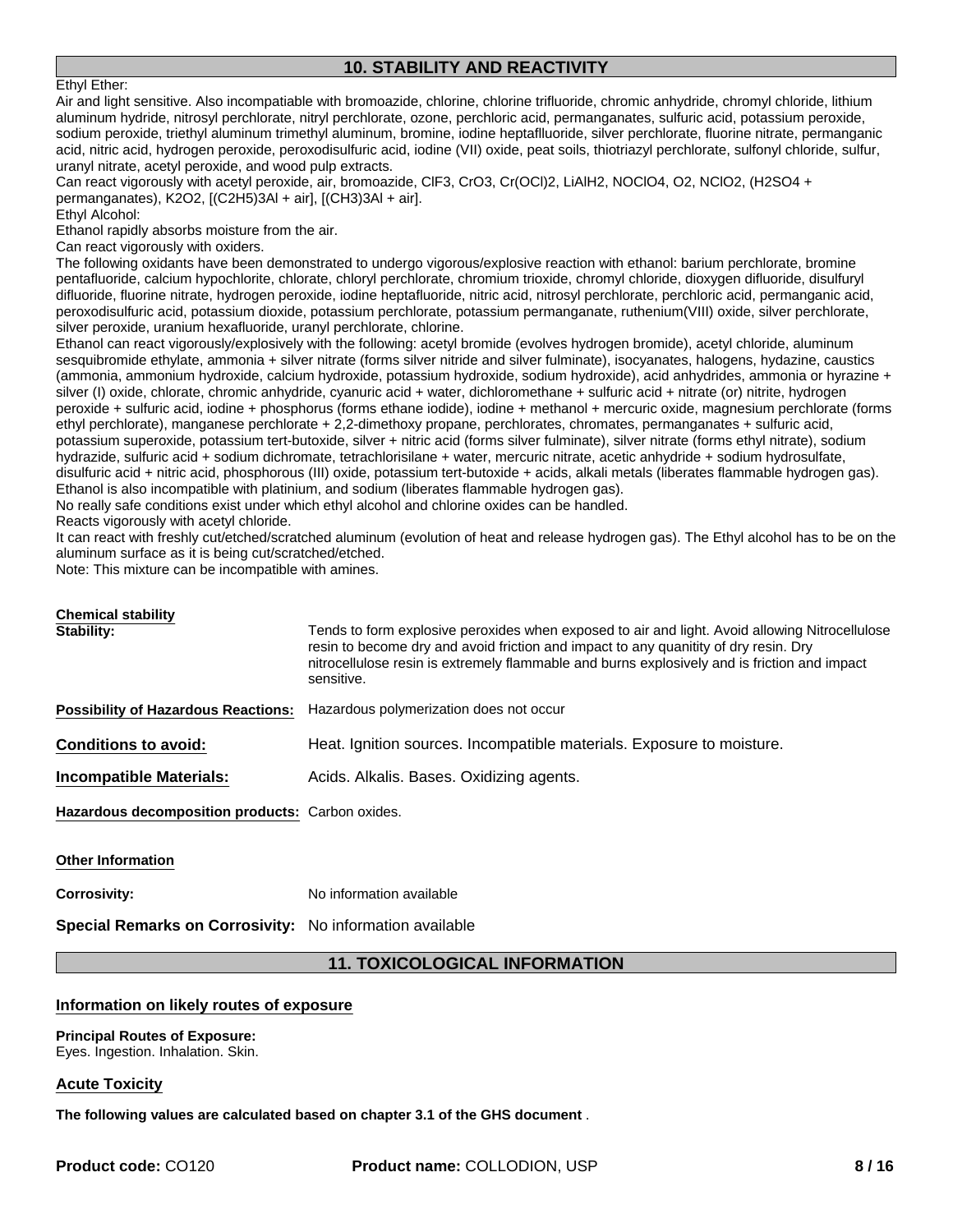#### **Component Information**

*Ethyl Ether - 60-29-7*

**LD50/dermal/rabbit =** >20 mL/kg Dermal LD50 Rabbit **LC50/inhalation/rat =** 32000 ppm 4 hr **LD50/oral/mouse =** 1760 mg/kg  $LC50/inhalation/mouse = 130000 mg/m<sup>3</sup>3 hr$ 31000 ppm 30 M **LD50/oral/rat =** = 1215 mg/kg Oral LD50 Rat **Other LD50 or LC50information =** No information available **LD50/dermal/rat =** No information available

*Ethyl Alcohol 200 proof - 64-17-5*

**LD50/oral/mouse =** 3450 mg/kg **LD50/dermal/rat =** No information available **LD50/dermal/rabbit =** No information available **LC50/inhalation/rat =** 124.7 mg/L Inhalation LC50 Rat 4 h LC50/inhalation/mouse = 39000 mg/m<sup>3</sup>4 h **Other LD50 or LC50information =** >60000 ppm Inhalation LC50 Mouse 1 h 5900 mg/m<sup>3</sup>Inhalation LC50 Rat 6 h 20000 ppm Inhalation LC50 Rat 10 h 5560 mg/kg Oral LD50 Guinea Pig 6300 mg/kg Oral LD50 Rabbit **LD50/oral/rat =** 7060 mg/kg Oral LD50 Rat

*Nitrocellulose - 9004-70-0*

**Other LD50 or LC50information =** No information available **LD50/oral/rat =** > 5 g/kg Oral LD50 Rat **LD50/oral/mouse =** No information available **LD50/dermal/rat =** No information available **LD50/dermal/rabbit =** No information available **LC50/inhalation/rat =** No information available **LC50/inhalation/mouse =** No infomation available

**Product Information**

**LD50/oral/rat = VALUE- Acute Tox Oral =** No information available

**LD50/oral/mouse = Value - Acute Tox Oral =** No information available

**LD50/dermal/rabbit VALUE-Acute Tox Dermal =** No information available

**LD50/dermal/rat VALUE -Acute Tox Dermal =** No information available

**LC50/inhalation/rat VALUE-Vapor =** No information available **VALUE-Gas =** No information available **VALUE-Dust/Mist =** No information available

**LC50/Inhalation/mouse VALUE-Vapor =** No information available

**Product code:** CO120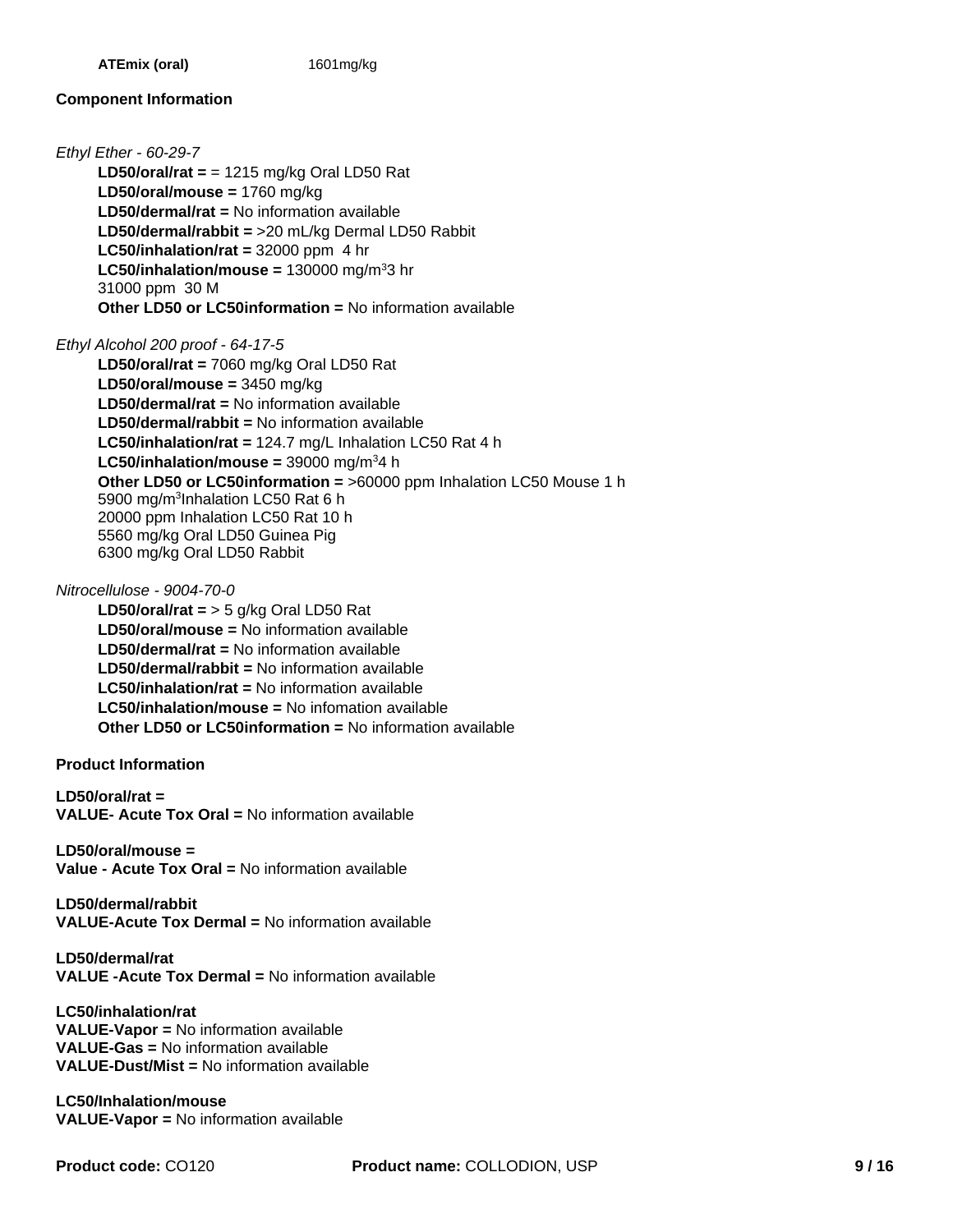#### **VALUE - Gas =** No information available **VALUE - Dust/Mist =** No information available

| <b>Symptoms</b>                |                                                                                                                                                                                                                                                                                                                                                                                                                                                                                                                                                                                                                                                                                                                                                                                                                                                                                                                                                                                                                                                                                                                                                                                                                                                                                                                                                                                                                                                                                                                                                                                                                                                                                                   |
|--------------------------------|---------------------------------------------------------------------------------------------------------------------------------------------------------------------------------------------------------------------------------------------------------------------------------------------------------------------------------------------------------------------------------------------------------------------------------------------------------------------------------------------------------------------------------------------------------------------------------------------------------------------------------------------------------------------------------------------------------------------------------------------------------------------------------------------------------------------------------------------------------------------------------------------------------------------------------------------------------------------------------------------------------------------------------------------------------------------------------------------------------------------------------------------------------------------------------------------------------------------------------------------------------------------------------------------------------------------------------------------------------------------------------------------------------------------------------------------------------------------------------------------------------------------------------------------------------------------------------------------------------------------------------------------------------------------------------------------------|
| <b>Skin Contact:</b>           | Causes skin irritation.                                                                                                                                                                                                                                                                                                                                                                                                                                                                                                                                                                                                                                                                                                                                                                                                                                                                                                                                                                                                                                                                                                                                                                                                                                                                                                                                                                                                                                                                                                                                                                                                                                                                           |
| <b>Eye Contact:</b>            | Causes serious eye irritation. May cause conjunctivitis.                                                                                                                                                                                                                                                                                                                                                                                                                                                                                                                                                                                                                                                                                                                                                                                                                                                                                                                                                                                                                                                                                                                                                                                                                                                                                                                                                                                                                                                                                                                                                                                                                                          |
| <b>Inhalation</b><br>Ingestion | Irritating to respiratory system. Inhalation of high concentrations of vapors may cause<br>dizziness or suffocation. Inhalation of high concentrations of vapor may cause<br>anesthetic effects. Vapor mist causes irritation of the respiratory tract and mucous<br>membranes. It may cause nausea, vomiting, excessive salivation, excessive<br>sweating. It can affect behavior/central nervous system, cardiovascular system,<br>respiratory system. Other symptoms may include excitement, depression, personality<br>changes, confusion, convulsions, drowsiness, dizziness, faintness, irritability, loss of<br>memory, headache, fatigue, slurred speech, ataxia, euphoria, anesthetic effects,<br>possible coma,, bradycardia (slow heart rate or tachycardia (fast heart rate), cardiac<br>arrhythmias, irregular respiration or respiratory depression, coughing,<br>bronchodilation, increase in respiratory rate<br>Harmful if swallowed. May cause gastrointestinal tract irritation with nausea,<br>vomiting, diarrhea, gastritis, abominal distension, loss of appetite, flushed skin, May<br>affect behavior/central nervous system (central nervous system depression -<br>amnesia, headache, muscular incoordination, excitation, mild euphoria, slurred<br>speech, drowsiness, staggaring gait, fatigue, changes in mood/personality, excessive<br>talking, dizziness, ataxia, convulsions, somnolence, coma/narcosis, hallucinations,<br>distorted perceptions, general anesthetic), peripherial nervous system (spastic<br>paralysis) vision (diplopia), blood (changes in serum composition), liver, kidneys.<br>Aspiration into the lungs can cause chemical pneumonitis. |
| <b>Aspiration hazard</b>       | No information available                                                                                                                                                                                                                                                                                                                                                                                                                                                                                                                                                                                                                                                                                                                                                                                                                                                                                                                                                                                                                                                                                                                                                                                                                                                                                                                                                                                                                                                                                                                                                                                                                                                                          |
|                                | Delayed and immediate effects as well as chronic effects from short and long-term exposure                                                                                                                                                                                                                                                                                                                                                                                                                                                                                                                                                                                                                                                                                                                                                                                                                                                                                                                                                                                                                                                                                                                                                                                                                                                                                                                                                                                                                                                                                                                                                                                                        |
| <b>Chronic Toxicity</b>        | Prolonged or repeated skin contact may cause dermatitis and defatting, dryness, and<br>cracking of the skin. Prolonged or repeated ingestion or inhalation may cause loss of<br>appetite and weight loss. Prolonged or repeated ingestion or inhalation may affect<br>the liver.                                                                                                                                                                                                                                                                                                                                                                                                                                                                                                                                                                                                                                                                                                                                                                                                                                                                                                                                                                                                                                                                                                                                                                                                                                                                                                                                                                                                                  |
| Sensitization:                 | No information available                                                                                                                                                                                                                                                                                                                                                                                                                                                                                                                                                                                                                                                                                                                                                                                                                                                                                                                                                                                                                                                                                                                                                                                                                                                                                                                                                                                                                                                                                                                                                                                                                                                                          |
| <b>Mutagenic Effects:</b>      | For Ether:<br>May affect genetic material<br>Experiments with bacteria and/or yeast have shown mutagenic effects<br>Animal experiments showed mutagenic effects                                                                                                                                                                                                                                                                                                                                                                                                                                                                                                                                                                                                                                                                                                                                                                                                                                                                                                                                                                                                                                                                                                                                                                                                                                                                                                                                                                                                                                                                                                                                   |

Carcinogenic effects: Not considered carcinogenic

| Components         | ACGIH -<br><b>Carcinogens</b> | IARC       | <b>NTP</b> | <b>OSHA HCS -</b><br><b>Carcinogens</b> | Australia - Prohibited  <br>Carcinogenic<br><b>Substances</b> | Australia - Notifiable<br>Carcinogenic<br><b>Substances</b> |
|--------------------|-------------------------------|------------|------------|-----------------------------------------|---------------------------------------------------------------|-------------------------------------------------------------|
| <b>Ethyl Ether</b> | Not listed                    | Not listeo | Not listed | Not listed                              | Not listed                                                    | Not listed                                                  |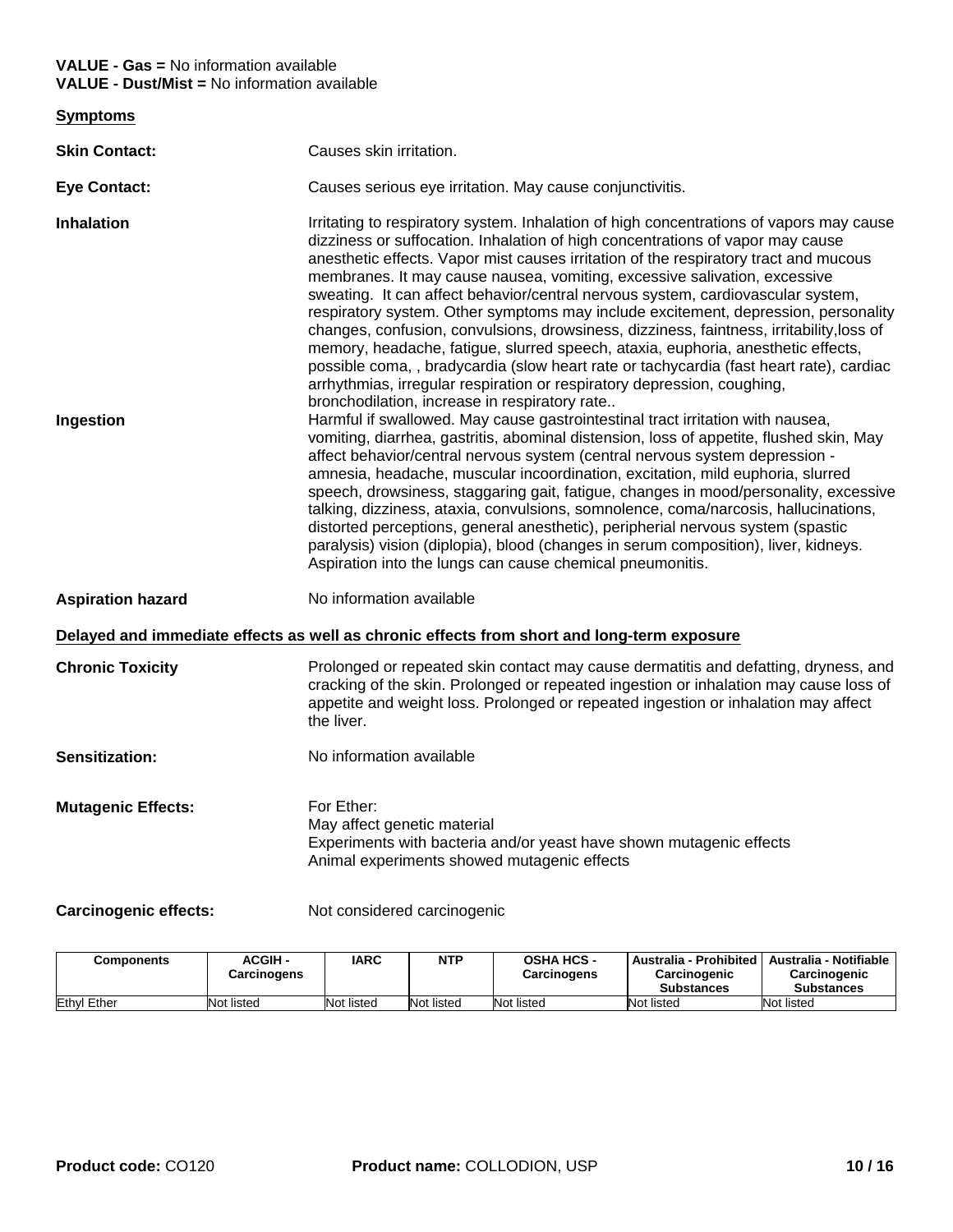| Ethyl Alcohol 200 proof | A3 Confirmed<br>Animal Carcinogen<br>with Unknown<br>Relevance to<br>Humans | Group 1 -<br>Monograph<br>100E [2012] in<br>lalcoholic<br>beverages<br>Monograph 96<br>[2010] in<br>alcoholic<br>beverages | Not listed | Present    | Not listed | Not listed |
|-------------------------|-----------------------------------------------------------------------------|----------------------------------------------------------------------------------------------------------------------------|------------|------------|------------|------------|
| Nitrocellulose          | Not listed                                                                  | Not listed                                                                                                                 | Not listed | Not listed | Not listed | Not listed |

| <b>Reproductive toxicity</b>                                                              | May damage fertility or the unborn child                                                                                                                        |
|-------------------------------------------------------------------------------------------|-----------------------------------------------------------------------------------------------------------------------------------------------------------------|
| <b>Reproductive Effects:</b><br><b>Developmental Effects:</b>                             | Causes adverse reproductive effects.<br>May cause harm to the unborn child<br>May cause adverse developmental effects                                           |
| <b>Teratogenic Effects:</b>                                                               | May cause birth defects (teratogenic effects)                                                                                                                   |
| <b>Specific Target Organ Toxicity</b>                                                     |                                                                                                                                                                 |
| <b>STOT - single exposure</b><br><b>STOT - repeated exposure</b><br><b>Target Organs:</b> | <b>Respiratory Tract.</b><br>Causes damage to organs through prolonged or repeated exposure.<br>Heart. Skin. Liver. Respiratory system. Central nervous system. |

# **12. ECOLOGICAL INFORMATION**

# **Ecotoxicity**

| <b>Ecotoxicity effects:</b>          | No data available.                                                                                                                                                            |
|--------------------------------------|-------------------------------------------------------------------------------------------------------------------------------------------------------------------------------|
| Ethyl Ether - 60-29-7                |                                                                                                                                                                               |
| <b>Freshwater Fish Species Data:</b> | 2560 mg/L LC50 Pimephales promelas 96 h flow-through 1<br>10000 mg/L LC50 Lepomis macrochirus 96 h static 1                                                                   |
| Water Flea Data:                     | 165 mg/L EC50 Daphnia magna 24 h                                                                                                                                              |
| Ethyl Alcohol 200 proof - 64-17-5    |                                                                                                                                                                               |
| <b>Freshwater Fish Species Data:</b> | 12.0 - 16.0 mL/L LC50 Oncorhynchus mykiss 96 h static 1<br>13400 - 15100 mg/L LC50 Pimephales promelas 96 h flow-through 1<br>100 mg/L LC50 Pimephales promelas 96 h static 1 |
| Water Flea Data:                     | 9268 - 14221 mg/L LC50 Daphnia magna 48 h<br>10800 mg/L EC50 Daphnia magna 24 h<br>2 mg/L EC50 Daphnia magna 48 h                                                             |
| Persistence and degradability:       | No information available                                                                                                                                                      |
| <b>Bioaccumulative potential:</b>    | No information available                                                                                                                                                      |
| <b>Mobility:</b>                     | No information available                                                                                                                                                      |

# **13. DISPOSAL CONSIDERATIONS**

# **Disposal Methods**

#### **Waste from residues / unused products:**

Waste must be disposed of in accordance with Federal, State and Local regulation.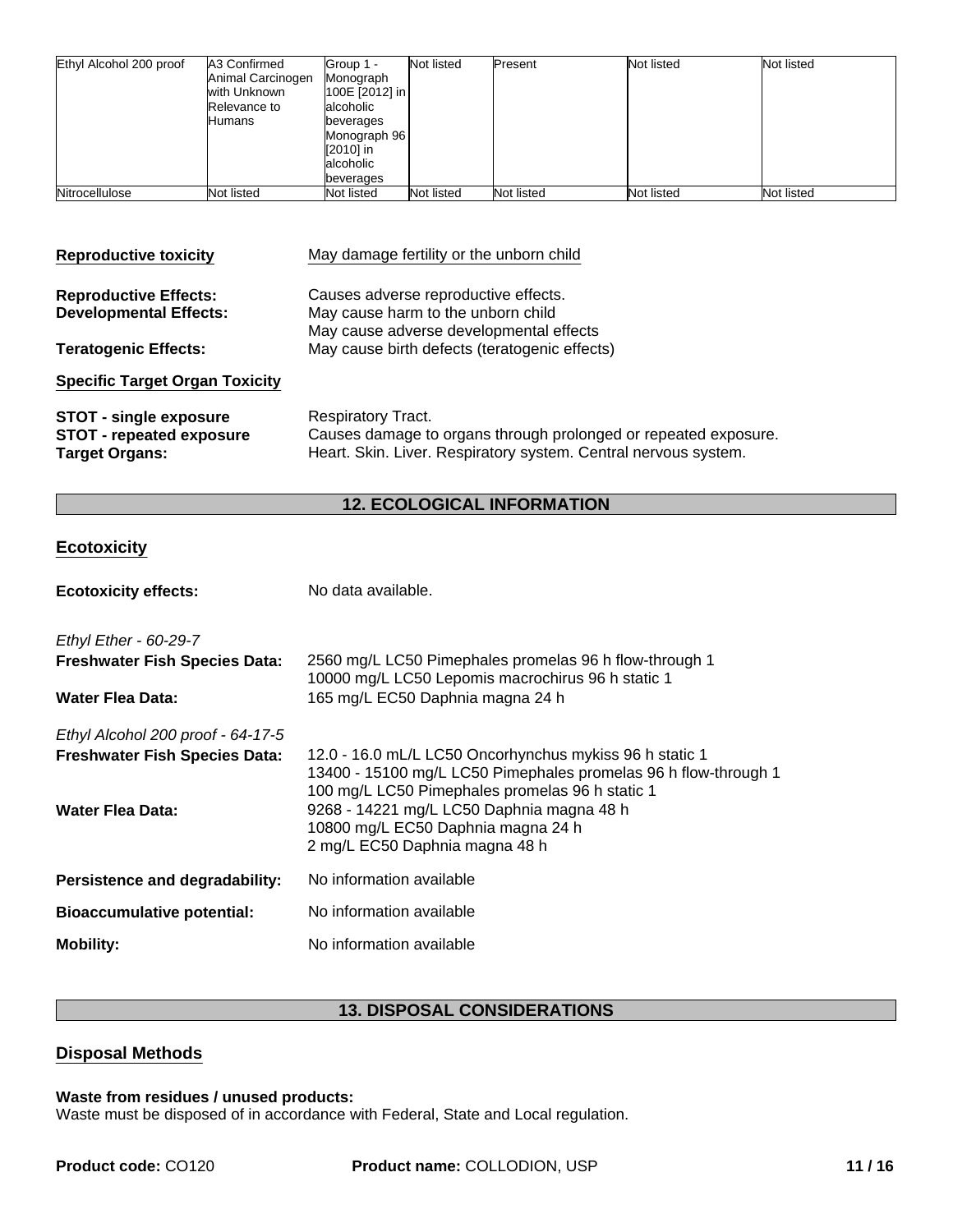#### **Contaminated packaging:**

Empty containers should be taken for local recycling, recovery or waste disposal

| <b>Components</b>       | <b>RCRA - F Series</b><br>Wastes | <b>RCRA - K Series</b><br>Wastes | <b>RCRA-P</b><br><b>Series</b><br>Wastes | <b>RCRA - U Series Wastes</b> |
|-------------------------|----------------------------------|----------------------------------|------------------------------------------|-------------------------------|
| <b>Ethyl Ether</b>      | <b>None</b>                      | None                             | None                                     | U117 Ignitable waste          |
| Ethyl Alcohol 200 proof | None                             | None                             | None                                     | None                          |
| Nitrocellulose          | None                             | None                             | None                                     | None                          |

#### **14. TRANSPORT INFORMATION**

#### **DOT**

| UN-No:                       | UN2059                              |
|------------------------------|-------------------------------------|
| <b>Proper Shipping Name:</b> | Nitrocellulose, solution, flammable |
| <b>Hazard Class:</b>         | 3                                   |
| <b>Subsidiary Risk:</b>      |                                     |
| <b>Packing Group:</b>        | н                                   |
| <b>ERG No:</b>               | 127                                 |
| <b>Marine Pollutant</b>      | No data available                   |
| DOT RQ (lbs):                | No information available            |
| Symbol(s):                   |                                     |

#### **TDG (Canada)**

| UN-No:                       | UN2059                             |
|------------------------------|------------------------------------|
| <b>Proper Shipping Name:</b> | Nitrocellulose solution, flammable |
| <b>Hazard Class:</b>         | 3                                  |
| <b>Subsidiary Risk:</b>      | No information available           |
| <b>Packing Group:</b>        |                                    |
| <b>Description:</b>          | No information available           |

#### **ADR**

| UN-No:                       | UN2059                             |
|------------------------------|------------------------------------|
| <b>Proper Shipping Name:</b> | Nitrocellulose solution, flammable |
| <b>Hazard Class:</b>         | 3                                  |
| <b>Packing Group:</b>        | Ш                                  |
| <b>Subsidiary Risk:</b>      | No information available           |
| <b>Classification Code:</b>  | No information available           |
| <b>Description:</b>          | No information available           |
| <b>CEFIC Tremcard No:</b>    | No information available           |

#### **IMO / IMDG**

| $UN-No:$                     | UN2059                             |
|------------------------------|------------------------------------|
| <b>Proper Shipping Name:</b> | Nitrocellulose solution, flammable |
| <b>Hazard Class:</b>         | 3                                  |
| <b>Subsidiary Risk:</b>      | No information available           |
| <b>Packing Group:</b>        | Ш                                  |
| <b>Description:</b>          | No information available           |
| <b>IMDG Page:</b>            | No information available           |
| <b>Marine Pollutant</b>      | No information available           |
| EMS:                         | F-F.                               |
| <b>MFAG:</b>                 | No information available           |
| <b>Maximum Quantity:</b>     | No information available           |

#### **RID**

**UN-No:** UN2059<br>**Proper Shipping Name:** Nitrocellu

Nitrocellulose solution, flammable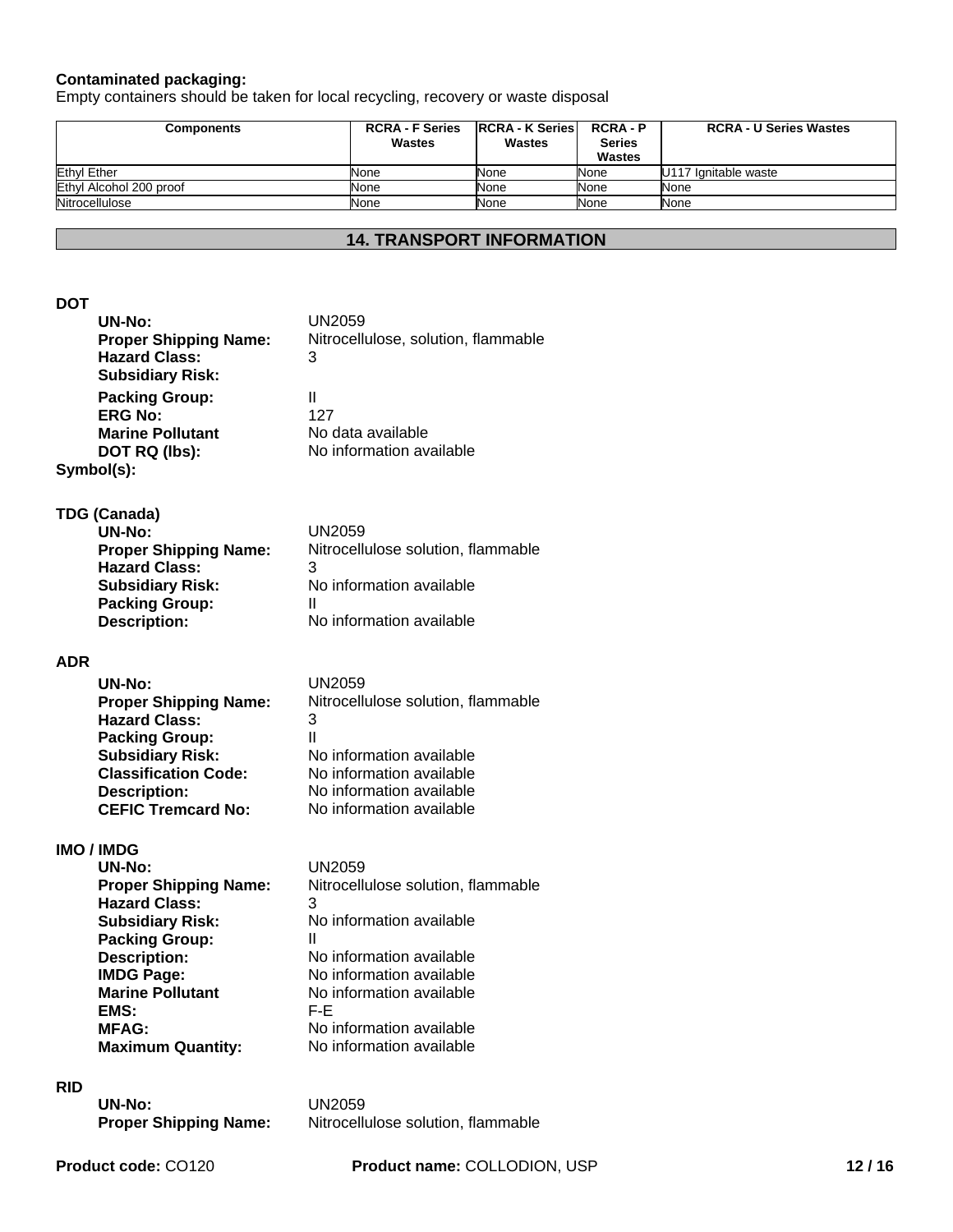#### **14. TRANSPORT INFORMATION**

| <b>Hazard Class:</b>        | 3                        |
|-----------------------------|--------------------------|
| <b>Subsidiary Risk:</b>     | No information available |
| <b>Packing Group:</b>       |                          |
| <b>Classification Code:</b> | No information available |
| <b>Description:</b>         | No information available |

#### **ICAO**

| UN-No:                       | UN2059                             |
|------------------------------|------------------------------------|
| <b>Proper Shipping Name:</b> | Nitrocellulose solution, flammable |
| <b>Hazard Class:</b>         | 3                                  |
| <b>Subsidiary Risk:</b>      | No information available           |
| <b>Packing Group:</b>        | Ш                                  |
| <b>Description:</b>          | No information available           |

#### **IATA**

| UN-No:                       | UN2059                             |
|------------------------------|------------------------------------|
| <b>Proper Shipping Name:</b> | Nitrocellulose solution, flammable |
| <b>Hazard Class:</b>         | 3                                  |
| <b>Subsidiary Risk:</b>      | No information available           |
| <b>Packing Group:</b>        |                                    |
| <b>ERG Code:</b>             | 3H                                 |
| <b>Description:</b>          | No information available           |
|                              |                                    |

# **15. REGULATORY INFORMATION**

#### **International Inventories**

| Components              | <b>U.S. TSCA</b> | KOREA KECL           | <b>Philippines</b><br>(PICCS) | <b>Japan ENCS</b>           | <b>CHINA</b> | <b>Australia</b><br>(AICS) | <b>EINECS-No.</b> |
|-------------------------|------------------|----------------------|-------------------------------|-----------------------------|--------------|----------------------------|-------------------|
| <b>Ethyl Ether</b>      | Present          | Present KE-<br>27690 | Present                       | Present (2)-<br>365 (2)-361 | Present      | Present                    | Present 200-467-2 |
| Ethyl Alcohol 200 proof | Present          | KE-13217             | Present                       | $(2) - 202$                 | Present      | Present                    | Present 200-578-6 |
| Nitrocellulose          | Present XU       | Present KE-<br>25980 | Present                       | Present (8)-<br>176         | Present      | Present                    | Not present       |

# **U.S. Regulations**

#### *Ethyl Ether*

| <b>Massachusetts RTK: Present</b> |                                                                                                                                                                                                                                                                                                                                                                                                                                                                                                                                                                                                                                                                                                                |
|-----------------------------------|----------------------------------------------------------------------------------------------------------------------------------------------------------------------------------------------------------------------------------------------------------------------------------------------------------------------------------------------------------------------------------------------------------------------------------------------------------------------------------------------------------------------------------------------------------------------------------------------------------------------------------------------------------------------------------------------------------------|
|                                   |                                                                                                                                                                                                                                                                                                                                                                                                                                                                                                                                                                                                                                                                                                                |
|                                   |                                                                                                                                                                                                                                                                                                                                                                                                                                                                                                                                                                                                                                                                                                                |
|                                   | New Jersey - Discharge Prevention - List of Hazardous Substances: Present                                                                                                                                                                                                                                                                                                                                                                                                                                                                                                                                                                                                                                      |
|                                   |                                                                                                                                                                                                                                                                                                                                                                                                                                                                                                                                                                                                                                                                                                                |
|                                   |                                                                                                                                                                                                                                                                                                                                                                                                                                                                                                                                                                                                                                                                                                                |
|                                   |                                                                                                                                                                                                                                                                                                                                                                                                                                                                                                                                                                                                                                                                                                                |
|                                   |                                                                                                                                                                                                                                                                                                                                                                                                                                                                                                                                                                                                                                                                                                                |
| 100 lb RQ                         |                                                                                                                                                                                                                                                                                                                                                                                                                                                                                                                                                                                                                                                                                                                |
| 45.4kgfinal RQ                    |                                                                                                                                                                                                                                                                                                                                                                                                                                                                                                                                                                                                                                                                                                                |
|                                   |                                                                                                                                                                                                                                                                                                                                                                                                                                                                                                                                                                                                                                                                                                                |
|                                   |                                                                                                                                                                                                                                                                                                                                                                                                                                                                                                                                                                                                                                                                                                                |
| <b>Massachusetts RTK: Present</b> |                                                                                                                                                                                                                                                                                                                                                                                                                                                                                                                                                                                                                                                                                                                |
|                                   |                                                                                                                                                                                                                                                                                                                                                                                                                                                                                                                                                                                                                                                                                                                |
| <b>Pennsylvania RTK: Present</b>  |                                                                                                                                                                                                                                                                                                                                                                                                                                                                                                                                                                                                                                                                                                                |
|                                   |                                                                                                                                                                                                                                                                                                                                                                                                                                                                                                                                                                                                                                                                                                                |
|                                   | Louisana Reportable Quantity List for Pollutants: Present (listed as Volatile Organic Compounds)                                                                                                                                                                                                                                                                                                                                                                                                                                                                                                                                                                                                               |
|                                   |                                                                                                                                                                                                                                                                                                                                                                                                                                                                                                                                                                                                                                                                                                                |
|                                   | FDA - Food Additives Generally Recognized as Safe (GRAS): 21 CFR 184.1293                                                                                                                                                                                                                                                                                                                                                                                                                                                                                                                                                                                                                                      |
|                                   | FDA - 21 CFR - Total Food Additives 169.175 169.176 169.177 169.181 172.340 172.560 172.580 175.105 176.180 176.200<br>177.1200 177.1650 178.1010 184.1293 73.30 73.345 73.615                                                                                                                                                                                                                                                                                                                                                                                                                                                                                                                                 |
|                                   | cu iyi cu i <del>c</del> i<br>New Jersey RTK Hazardous Substance List: 0701<br>New Jersey (EHS) List: 0701 500 lb TPQ<br>New Jersey TCPA - EHS: 10000lbTQ<br>Pennsylvania RTK: Environmental hazard<br>Pennsylvania RTK - Environmental Hazard List Present<br>Minnesota - Hazardous Substance List: Present<br>New York Release Reporting - List of Hazardous Substances:<br>Louisana Reportable Quantity List for Pollutants: 100 Iblinal RQ<br><b>California Directors List of Hazardous Substances: Present</b><br>Ethyl Alcohol 200 proof<br>New Jersey RTK Hazardous Substance List: 0844<br>Minnesota - Hazardous Substance List: Present<br>California Directors List of Hazardous Substances: Present |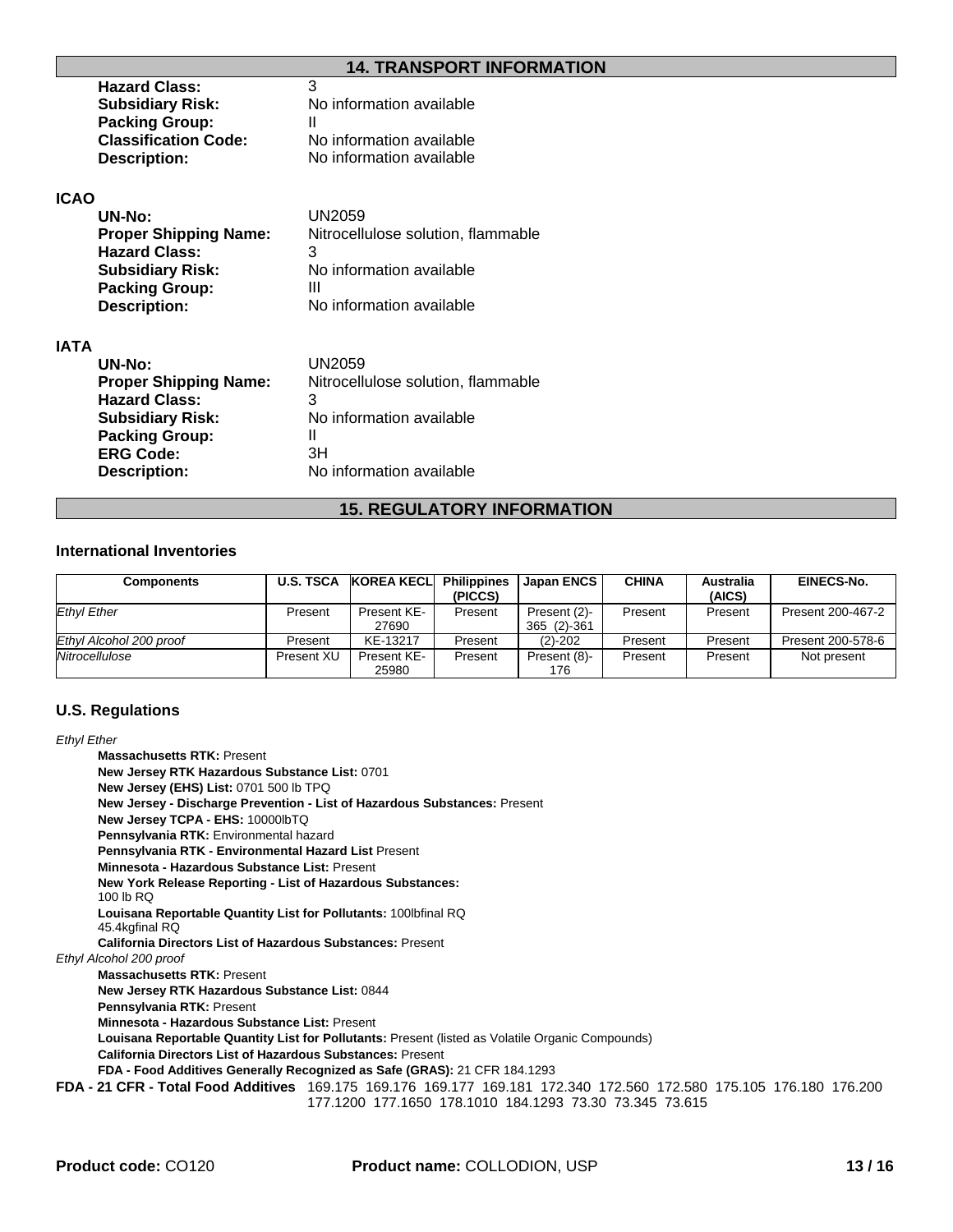**Massachusetts RTK:** Present **New Jersey RTK Hazardous Substance List:** 1366 **Pennsylvania RTK:** Present

#### **California Prop. 65: Safe Drinking Water and Toxic Enforcement Act of 1986.**

#### **Chemicals Known to the State of California to Cause Cancer:**

WARNING: This product contains a chemical known to the State of California to cause cancer. (See table below)

#### **Chemicals Known to the State of California to Cause Reproductive Toxicity:**

WARNING: This product contains a chemical known to the State of California to cause birth defects or other reproductive harm (See table below)

| <b>Components</b>       | Carcinogen                                                 | <b>Developmental Toxicity</b>                                                                | <b>Male Reproductive</b> | <b>Female Reproductive</b> |
|-------------------------|------------------------------------------------------------|----------------------------------------------------------------------------------------------|--------------------------|----------------------------|
|                         |                                                            |                                                                                              | Toxicity                 | Toxicity:                  |
| <b>Ethyl Ether</b>      | Not Listed                                                 | Not Listed                                                                                   | Not Listed               | Not Listed                 |
| Ethyl Alcohol 200 proof | carcinogen (listed as<br>associated with alcohol<br>abuse) | developmental toxicity<br>Alcoholic beverages when (Ethyl alcohol in alcoholic<br>beverages) | Not Listed               | Not Listed                 |
| Nitrocellulose          | <b>Not Listed</b>                                          | <b>Not Listed</b>                                                                            | Not Listed               | Not Listed                 |

#### **CERCLA/SARA**

| <b>Components</b>       | CERCLA - Hazardous   Section 302 Extremely   Section 302 Extremely<br>Substances and their I | Hazardous | Hazardous<br><b>Reportable Quantities Substances and TPQsI Substances and RQs</b> | Section 313 -<br><b>Chemical Category</b> | Section 313 - Reporting<br>de minimis |
|-------------------------|----------------------------------------------------------------------------------------------|-----------|-----------------------------------------------------------------------------------|-------------------------------------------|---------------------------------------|
| <b>Ethvl Ether</b>      | 100 lb final RQ<br>45.4 kg final RQ                                                          | None      | None                                                                              | None                                      | None                                  |
| Ethyl Alcohol 200 proof | None                                                                                         | None      | None                                                                              | None                                      | None                                  |
| Nitrocellulose          | None                                                                                         | None      | None                                                                              | None                                      | None                                  |

#### **U.S. TSCA**

| <b>Components</b>       | <b>TSCA Section 5(a)2 - Chemicals With Significant</b> | <b>TSCA 8(d) -Health and Safety Reporting</b> |  |
|-------------------------|--------------------------------------------------------|-----------------------------------------------|--|
|                         | New Use Rules (SNURS)                                  |                                               |  |
| <b>Ethvl Ether</b>      | Not Applicable                                         | 01/26/199406/30/1998                          |  |
| Ethyl Alcohol 200 proof | Not Applicable                                         | Not Applicable                                |  |
| Nitrocellulose          | Not Applicable                                         | Not Applicable                                |  |

#### **Canada**

#### **WHMIS hazard class:**

B2 Flammable liquid D2B Toxic materials

**Ethyl Ether** B2 **Ethyl Alcohol 200 proof** B2 D2B **Nitrocellulose** B4 F

#### **Canada Controlled Products Regulation:**

This product has been classified according to the hazard criteria of the CPR (Controlled Products Regulation) and the MSDS contains all of the information required by the CPR.

| Com<br>.<br>ponents             | ---<br>WН<br><b>Disclosure</b><br>∟ist ∗<br>i Inaredient<br>HMIS |
|---------------------------------|------------------------------------------------------------------|
| $F$ the<br>Ethyl<br>ᄂᄖ          | $\Omega$<br>76                                                   |
| Ethyl<br>200<br>proo<br>Alcohol | %<br>υ.                                                          |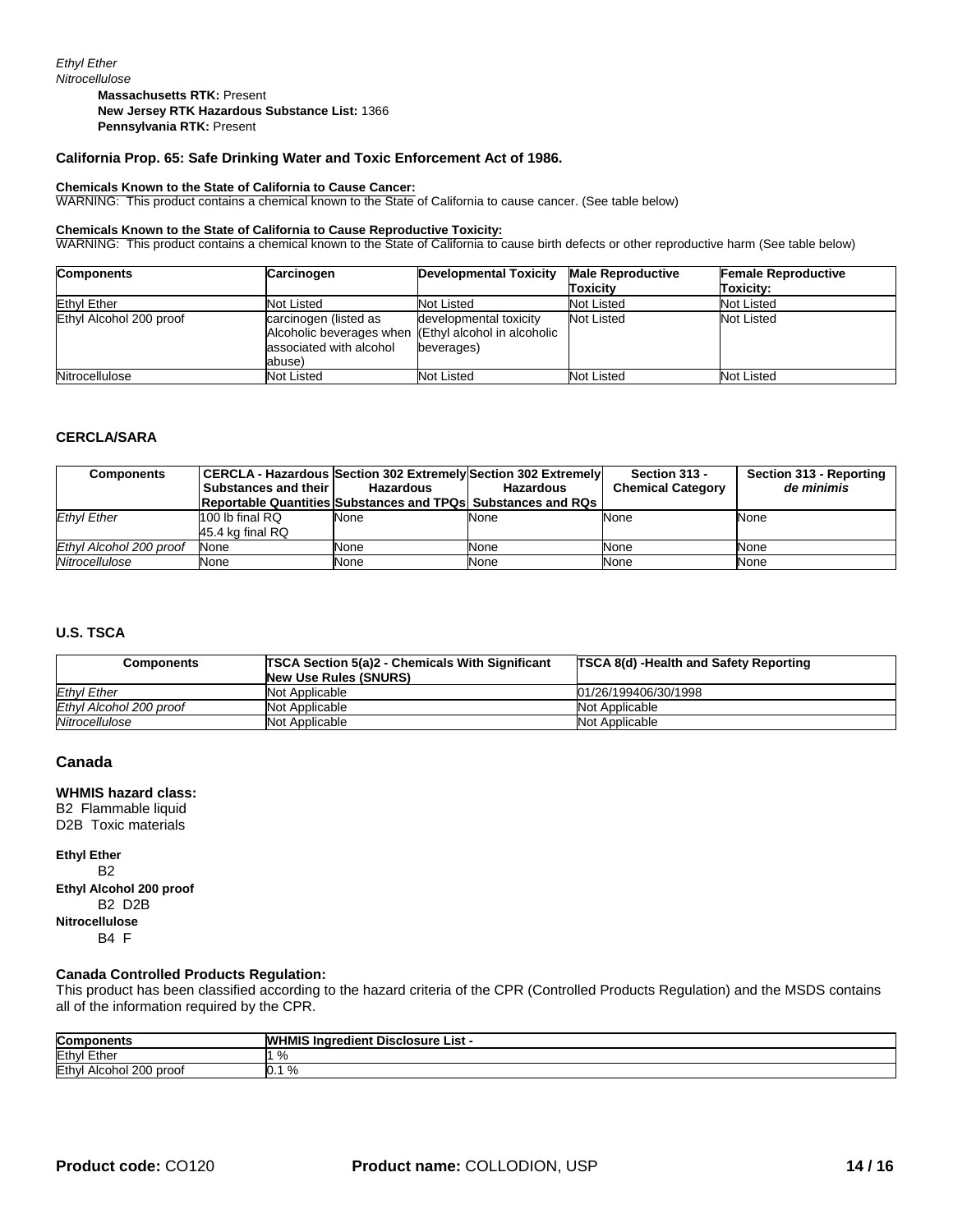| <b>Components</b>       | Canada (DSL) | Canada (NDSL)     |
|-------------------------|--------------|-------------------|
| <b>Ethyl Ether</b>      | Present      | Not Listed        |
| Ethyl Alcohol 200 proof | Present      | <b>Not Listed</b> |
| Nitrocellulose          | Present      | <b>Not Listed</b> |

| <b>Components</b>       | <b>ICEPA Schedule I - Toxic Substances</b> | CEPA - 2010 Greenhouse Gases Subject to Manditory |
|-------------------------|--------------------------------------------|---------------------------------------------------|
|                         |                                            | Reporting                                         |
| <b>Ethyl Ether</b>      | Not listed                                 | Not listed                                        |
| Ethyl Alcohol 200 proof | Not listed                                 | Not listed                                        |
| Nitrocellulose          | Not listed                                 | Not listed                                        |

#### **EU Classification**

#### **R-phrase(s)**

R11 - Highly flammable.

R19 - May form explosive peroxides.

R22 - Harmful if swallowed.

#### **S -phrase(s)**

S46 - If swallowed, seek medical advice immediately and show this container or label.

| <b>Components</b>       | <b>Classification</b> | <b>Concentration Limits:</b> | <b>Safety Phrases</b> |
|-------------------------|-----------------------|------------------------------|-----------------------|
| <b>Ethyl Ether</b>      | $F + R 12$            | No information               | S2 S9 S16 S29 S33     |
|                         | <b>R19</b>            |                              |                       |
|                         | Xn; R22               |                              |                       |
|                         | <b>R66</b>            |                              |                       |
|                         | <b>R67</b>            |                              |                       |
| Ethyl Alcohol 200 proof | F: R11                | No information               | S7 S16                |
| Nitrocellulose          | E; R3                 | No information               | <b>S2 S35</b>         |

#### **The product is classified in accordance with Annex VI to Directive 67/548/EEC**

#### **Indication of danger:**

F - Highly flammable. Xn - Harmful.





## **16. OTHER INFORMATION**